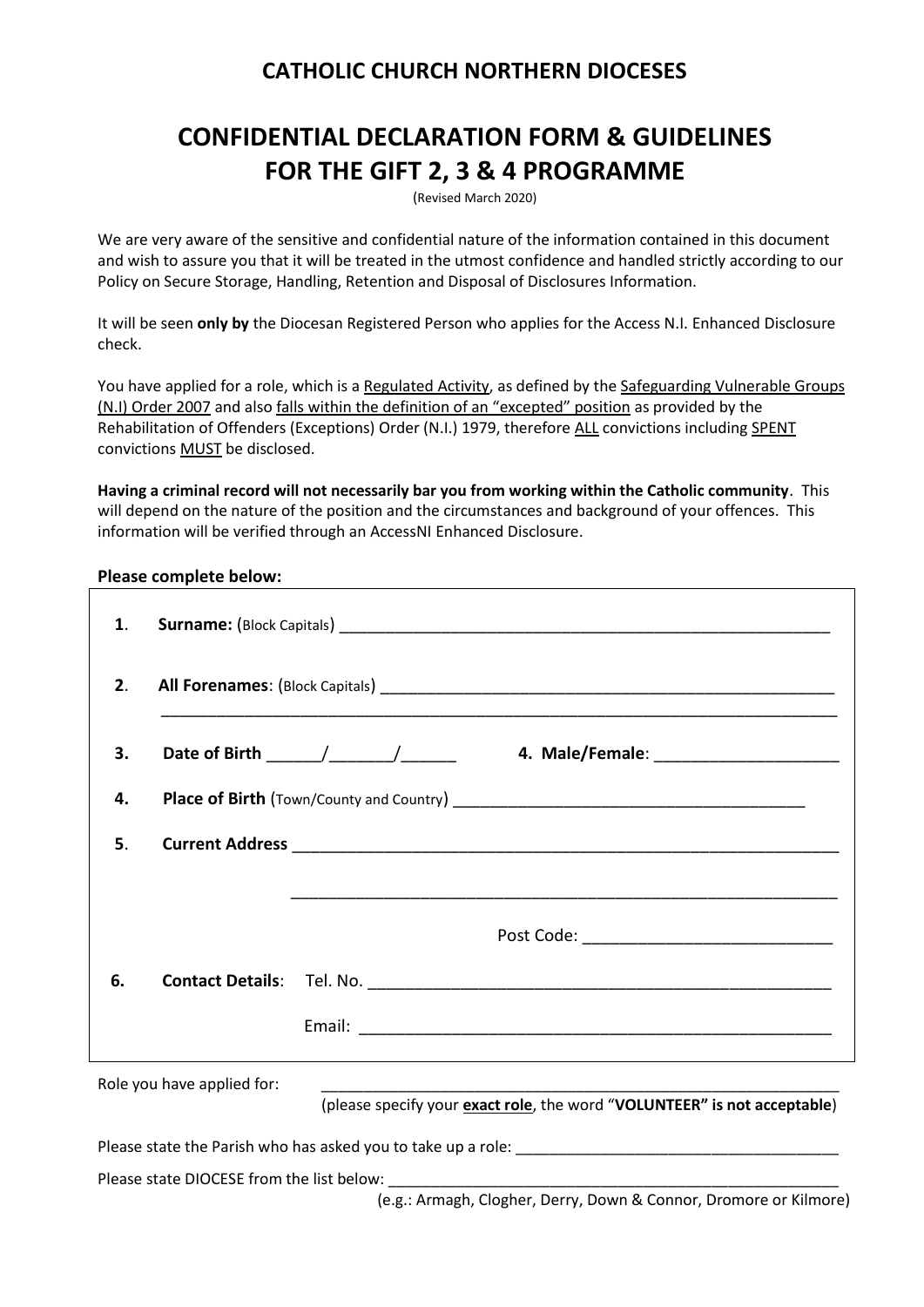## **CATHOLIC CHURCH NORTHERN DIOCESES**

The purpose of the following questions is solely to assess whether you pose a risk to Children and/or Vulnerable Adults. If, for any reason, you answer YES to these questions, it may not automatically rule you out of the selection process. You will have the opportunity to fully discuss the circumstances with us at a face to face meeting in a confidential manner.

**8**. Have you ever been convicted, or received an official caution for a criminal offence, **other than minor road traffic offences? Please tick the "Yes or No" box, it is not acceptable to state N/A**

|  | Yes | J٥ |  |
|--|-----|----|--|
|--|-----|----|--|

 **If Yes, please give details below: (continue on a separate sheet if necessary)**

| <b>Date of Conviction</b> | <b>Offence</b> | Sentence |
|---------------------------|----------------|----------|
|                           |                |          |
|                           |                |          |
|                           |                |          |

**9**. Have you ever been or are you the subject of an investigation due to concerns about the treatment of Children/Vulnerable Adults?

| Yes | <b>No</b> |  | If Yes, please give details below: (continue on a separate sheet if<br>necessary) |  |
|-----|-----------|--|-----------------------------------------------------------------------------------|--|
|     |           |  |                                                                                   |  |
|     |           |  |                                                                                   |  |

**10.** Are you the subject of any possible pending prosecutions, **other than minor road traffic offences?** 

| <b>Yes</b> | <b>No</b> |
|------------|-----------|
|            |           |

**Yes No If Yes, please give details below: (continue on a separate sheet if necessary)**

**Declaration**: Please tick the boxes below if you have read and understood these statements **(Please note: if you DO NOT TICK THE BOXES that you have understood the declaration, your application will not progress)**

| I am committed to protecting and safeguarding children, young people and vulnerable adults from<br>abuse.                                                                                                                                                                                                                                 |  |
|-------------------------------------------------------------------------------------------------------------------------------------------------------------------------------------------------------------------------------------------------------------------------------------------------------------------------------------------|--|
| I understand that I will be working closely with children and/or vulnerable adults and that a "Barred<br>List check" is required. I understand that it is a criminal offence to apply for an Enhanced Disclosure<br>check if I am on one of the barred lists. I give my consent to proceed with a Barred List check.                      |  |
| I understand that to knowingly give false information or to omit information will be considered as a<br>breach of trust.                                                                                                                                                                                                                  |  |
| I understand that my confidential documentation will be retained for 90 days after the certificate has<br>been issued. After that period all documentation will be destroyed.                                                                                                                                                             |  |
| The information I have given on this form is correct.                                                                                                                                                                                                                                                                                     |  |
| I agree that I will declare all additional information, in relation to a relevant offence which has taken<br>place since vetting for GIFT 1, to the Vetting & Barring Co-ordinator in the Northern Diocese Vetting<br>Office prior to the commencement of my volunteering for the Parish GIFT programme in this current<br>academic year. |  |

Applicant's signature: \_\_\_\_\_\_\_\_\_\_\_\_\_\_\_\_\_\_\_\_\_\_\_\_\_\_\_\_\_\_\_\_\_\_\_\_ Date: \_\_\_\_\_\_\_\_\_\_\_\_\_\_\_\_\_\_\_

**Note to Applicant**: Please complete this form, place in an envelope and seal and forward to: The Registered Person, **Catholic Church Northern Dioceses Vetting Office,** 

120 Cliftonville Road, Belfast BT14 6LA, Tel 028 9049 2783, Email[: vetting@soddc.org](mailto:vetting@soddc.org)

**Data Protection:** This form will be securely held by the Catholic Church Northern Diocese Vetting Office and will be treated as strictly confidential, in accordance with the Data Protection Act 2018, the Down and Connor Privacy Notice and governed by Access NI's Code of Practice and Privacy Notice, which can be found at: <http://www.downandconnorsafeguarding.com/privacy-notices/> <https://www.nidirect.gov.uk/publications/accessni-code-practice>

*<https://www.justice-ni.gov.uk/publications/ani-privacy>*